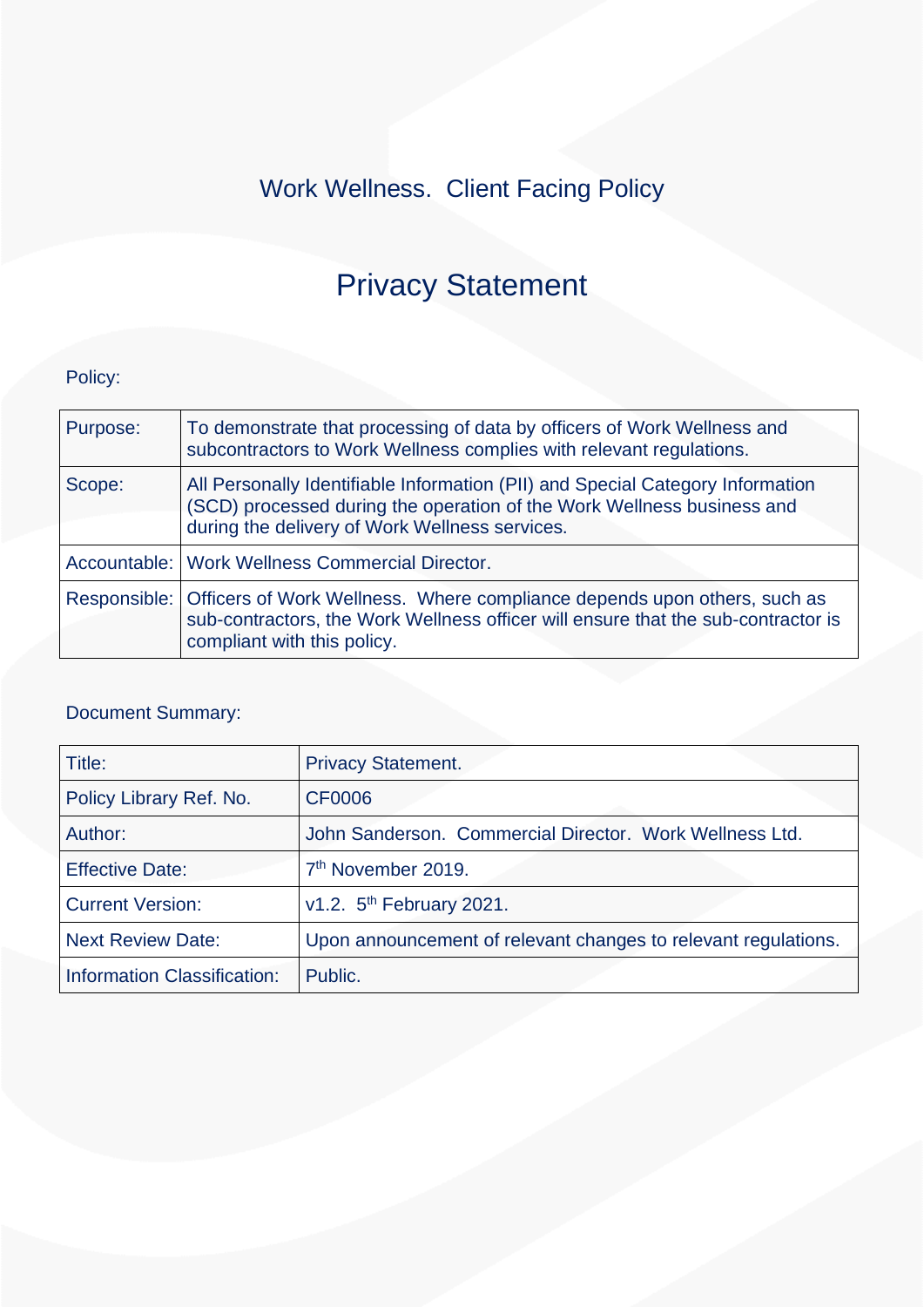## **Contents**

|       | 1. Privacy Statement                                          | 3              |
|-------|---------------------------------------------------------------|----------------|
| 1.1.  | Applicable Regulation and Codes of Practice                   | 3              |
| 1.2.  | <b>Data Security</b>                                          | 3              |
| 1.3.  | Data Security Impact Assessments (DSIA)                       | 3              |
| 1.4.  | <b>Data Breaches</b>                                          | 4              |
| 1.5.  | Officers of Work Wellness and 3 <sup>rd</sup> party providers | 4              |
| 1.6.  | Data Subject Statutory Rights                                 | 5              |
| 1.7.  | <b>Overriding Interest</b>                                    | 6              |
|       | 2. Data Subject Specific Standards                            | 7              |
| 1.8.  | Visitors to the workwellnessuk.co.uk web site                 | $\overline{7}$ |
| 1.9.  | <b>Enquirers</b>                                              | 7              |
| 1.10. | <b>Recipients of Work Wellness services</b>                   | 7              |
| 1.11. | <b>Wellness Assessments</b>                                   | 8              |
| 1.12. | <b>Occupational Health Assessments</b>                        | 9              |
| 1.13. | Training courses and workshops                                | 11             |
| 1.14. | <b>Clients of Work Wellness</b>                               | 11             |
| 1.15. | Suppliers and sub-contractors to Work Wellness.               | 12             |
|       |                                                               |                |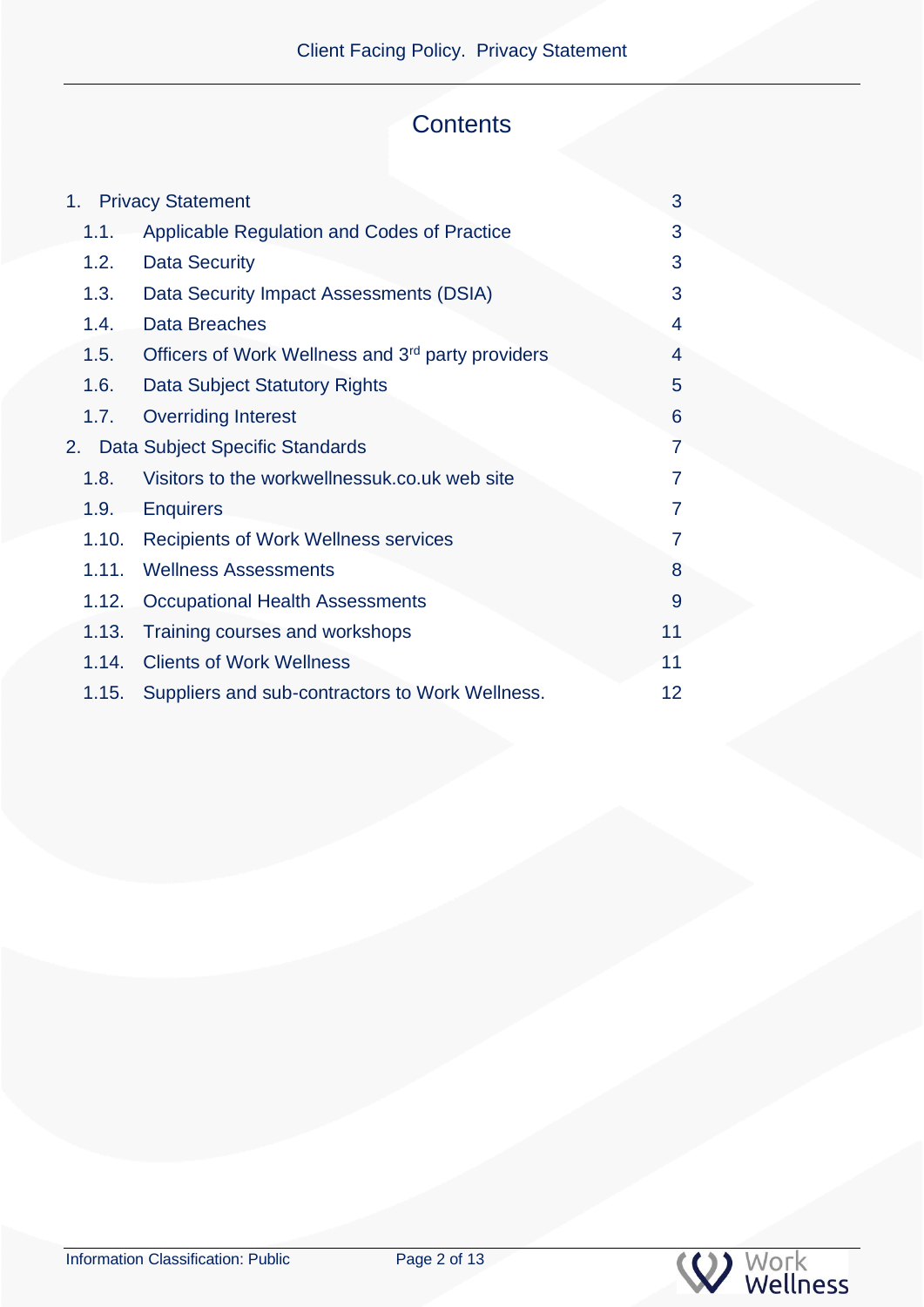## <span id="page-2-0"></span>1 Privacy Statement

This Privacy Statement explains how Work Wellness collects and processes personally identifiable data (PID) and special category data (SCD) about data subjects.

| Personally<br><b>Identifiable</b><br>Data (PID) | Work Wellness process PID to:<br>• Ensure we are communicating with or about the correct data subject<br>and to<br>• Generate passwords used to protect Reports containing confidential<br>information about the data subject. |
|-------------------------------------------------|--------------------------------------------------------------------------------------------------------------------------------------------------------------------------------------------------------------------------------|
| <b>Special</b><br><b>Category Data</b><br>(SCD) | Work Wellness process SCD where it is necessary to assess a data<br>subject's health. Such data could include:<br>• Racial or ethnic origin.<br>• Symptoms, medical diagnosis and treatment.<br>Genetics.                      |

As a data subject, by continuing to interact with Work Wellness, you are consenting to the processing of your data in accordance with this Privacy Statement.

### <span id="page-2-1"></span>1.1 Applicable Regulation and Codes of Practice

Work Wellness processes data in compliance with the:

- Data Protection Act (2018).
- Access to Medical Reports Act (1988).
- Access to Health Records Act (1990).
- Information Government Alliance. Records Management Code of Practice for Health and Social Care (2016).

### <span id="page-2-2"></span>1.2 Data Security

Work Wellness:

- Operate to a Data Security Policy which defines proportionate and appropriate measures to ensure the security of data in storage, in transit and in use. For example, physical data assets are secured in premises with property locks, intruder alarms and CCTV, in designated rooms with door locks and inside cabinets with cabinet locks. The contents of the Data Security Policy could be of assistance to someone with a criminal intent to compromise its controls. Therefore, the Data Security Policy is classified as confidential information and disclosure of the Policy document itself is managed accordingly.
- Ensure that data is only processed by trained officers of Work Wellness and by 3<sup>rd</sup> parties whose data security policies are at least comparable to ours.

### <span id="page-2-3"></span>1.3 Data Security Impact Assessments (DSIA)

Where Work Wellness develop a new product, formally contract with a new client or with a 3<sup>rd</sup> party provider, we will carry out a DSIA to assess the risks of breach of this Privacy Policy and the Data Security Policy. Any risks identified will be subject to mitigating actions which are proportionate to the degree of risk they will control.



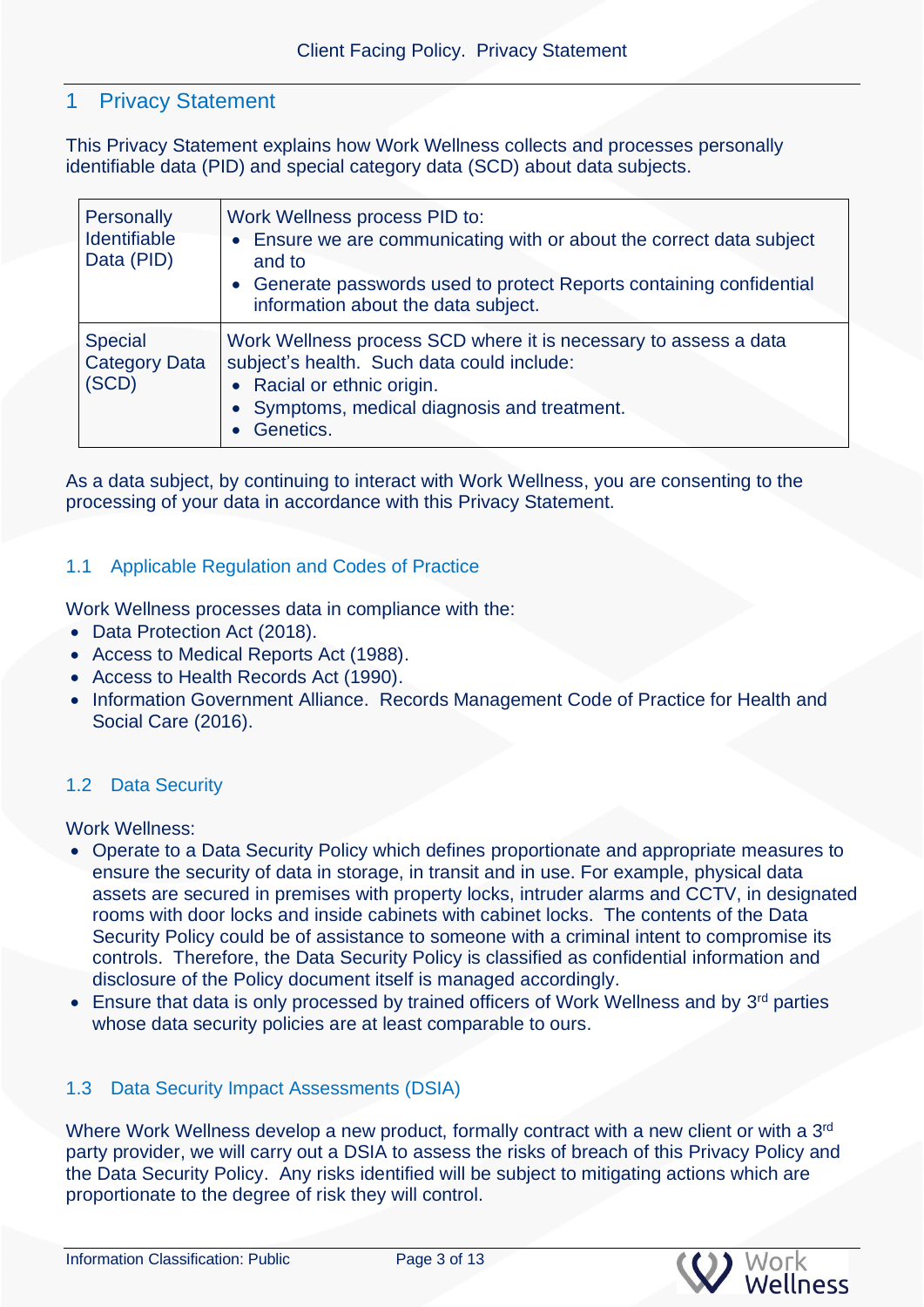## <span id="page-3-0"></span>1.4 Data Breaches

Work Wellness records all breaches of this Policy, regardless of their effect, and conducts a DSIA to understand and address the root cause to prevent a re-occurrence.

In the unlikely event of a serious breach such as the disclosure of information to the wrong subject then our Data Controller will:

- Report it to the Information Commissioner within 72 hours of discovery.
- Inform affected individuals where it is possible to do so, describing the breach, its possible consequences and mitigation actions taken.

### <span id="page-3-1"></span>1.5 Officers of Work Wellness and 3rd party providers

Are required to comply with this Policy and furthermore:

- to access only data that they have authority to access and only for authorised purposes.
- not to disclose data except to individuals (whether inside or outside the organisation) who have appropriate authorisation.
- Only process data on drives and devices that are used exclusively for work purposes.

<span id="page-3-2"></span>Where necessary, Work Wellness will provide training to Officers of Work Wellness and to 3rd party providers about their responsibilities for data protection in general and this Policy in particular.

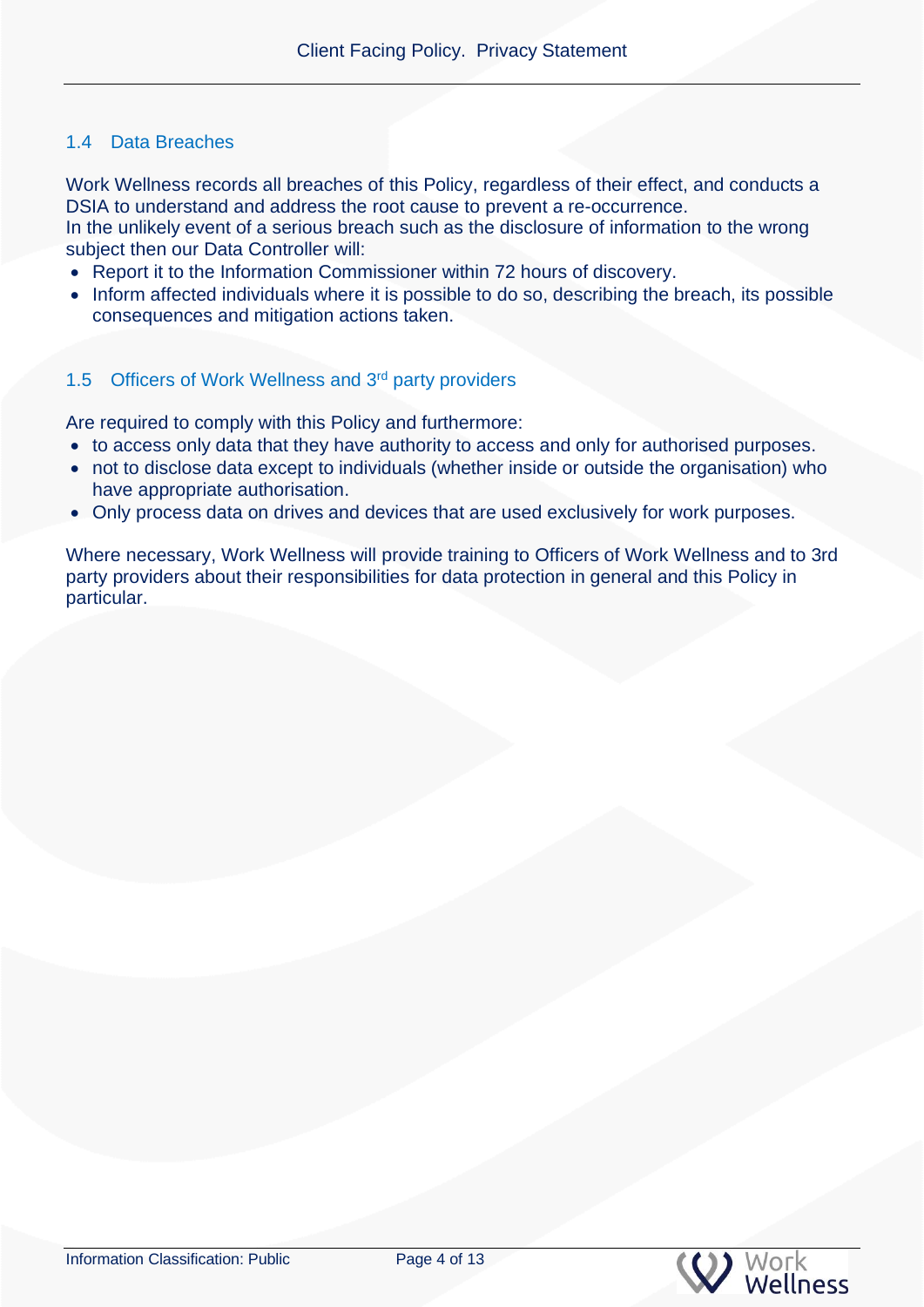## 1.6 Data Subject Statutory Rights

Work Wellness provides data subjects with the following rights with regards to their PID and SCD as defined by the Data protection Act 2018.

<span id="page-4-0"></span>

| <b>Access</b>                     | To access a structured, commonly used and machine-readable copy of PID<br>and SCD retained about you (a Subject Access Request or SAR).<br>• Requests will normally be fulfilled within one calendar month of receipt.<br>Requests which are manifestly excessive may be refused or fulfilled upon<br>payment of a fee to cover reasonable expenses incurred. An example of an<br>excessive request might include a request for the details of every file,<br>backup version and document where your name and address are recorded.<br>The first access request is fulfilled free of charge. Any subsequent requests<br>will be fulfilled upon payment of a fee to cover reasonable expenses<br>incurred. |  |
|-----------------------------------|-----------------------------------------------------------------------------------------------------------------------------------------------------------------------------------------------------------------------------------------------------------------------------------------------------------------------------------------------------------------------------------------------------------------------------------------------------------------------------------------------------------------------------------------------------------------------------------------------------------------------------------------------------------------------------------------------------------|--|
|                                   | Data which could damage your physical or mental health or that of another<br>person, or where it would reveal the identity of a third party who does not<br>consent to be identified will normally be redacted.                                                                                                                                                                                                                                                                                                                                                                                                                                                                                           |  |
| <b>Portability</b>                | In certain circumstances, to request the transfer of PID and SCD to another<br>data processor or controller without hindrance.                                                                                                                                                                                                                                                                                                                                                                                                                                                                                                                                                                            |  |
| <b>Rectification</b>              | To ensure that Work Wellness Ltd correct inaccuracies with any PID or SCD.                                                                                                                                                                                                                                                                                                                                                                                                                                                                                                                                                                                                                                |  |
|                                   | This right does not extend to the amendment of accurate information (e.g., to<br>influence the results of a health assessment) or to change the Occupational<br>Health practitioner's assessment or recommendation. Such amendment<br>requests will normally be noted in the Occupational Health Record.                                                                                                                                                                                                                                                                                                                                                                                                  |  |
| <b>Erasure</b>                    | To ensure that Work Wellness erase your PID and SCD (the right to be<br>forgotten).<br>This is not an absolute right, and may be overridden where Work Wellness<br>have legitimate grounds for processing data such as:<br>• Providing an accurate report so that your employer in turn can fulfil their                                                                                                                                                                                                                                                                                                                                                                                                  |  |
|                                   | regulatory obligations to protect your health and safety (Health & Safety at<br>Work Act 1974) and avoid discriminating against you (Equalities Act 2010).<br>• Providing evidence in the event of any future disputes or claims.                                                                                                                                                                                                                                                                                                                                                                                                                                                                         |  |
| <b>Restrict</b><br>processing     | The right to restrict the uses of retained PID and SCD in certain circumstances,<br>e.g., during a period where the accuracy of data may be contested.                                                                                                                                                                                                                                                                                                                                                                                                                                                                                                                                                    |  |
| <b>To exercise</b><br>your rights | Send a written request together with proof of your identity to:<br>The Data Controller, Work Wellness Ltd, 18 Oakley Wood Drive, Solihull, B91<br>2PH                                                                                                                                                                                                                                                                                                                                                                                                                                                                                                                                                     |  |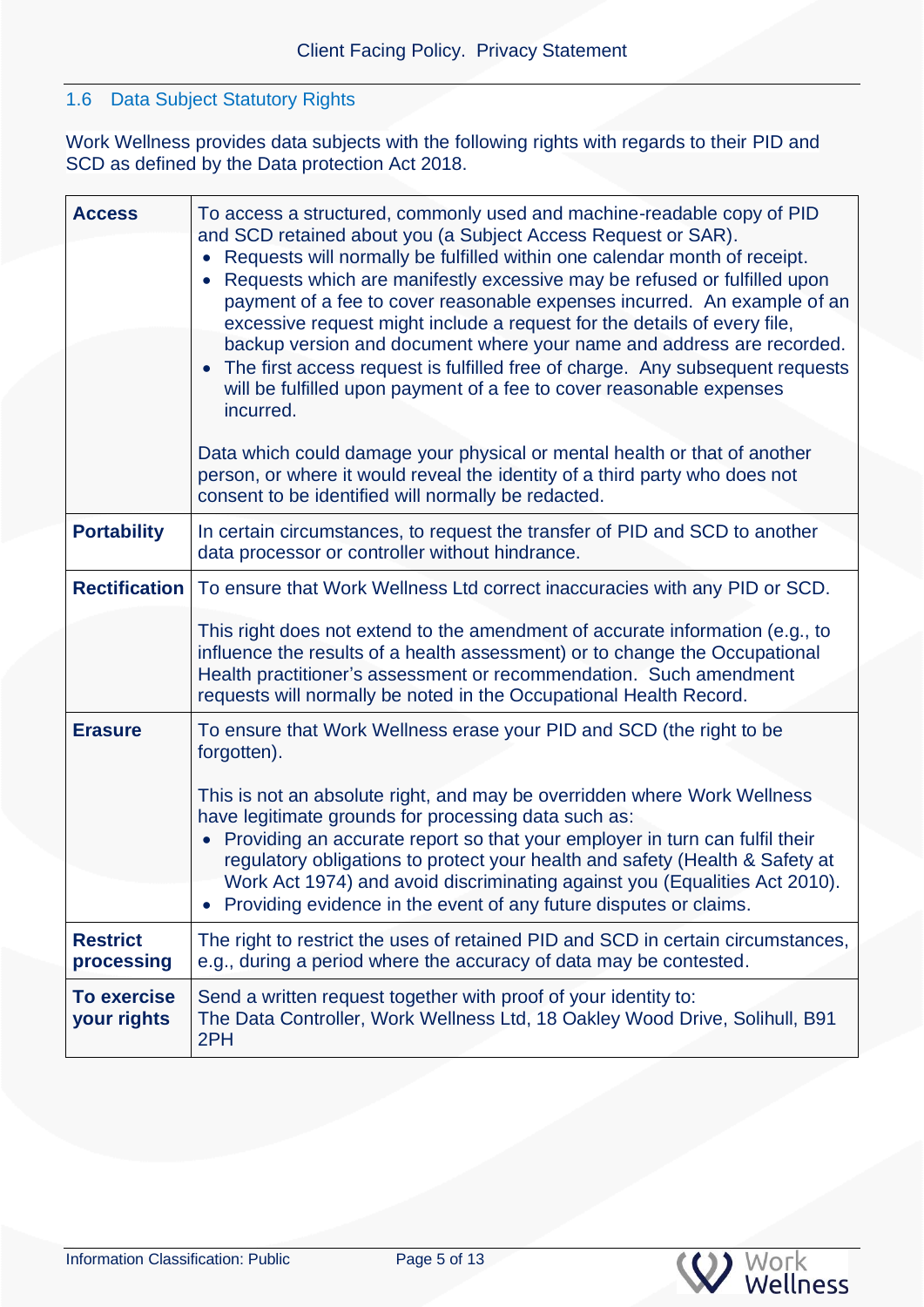### 1.7 Overriding Interest

Work Wellness may be required to disclose information without your consent in the following rare and exceptional circumstances:

- Where the OH Practitioner deems it unequivocally in the public interest, to protect the safety of others. For example, that a truck driver is epileptic or driving under the influence of drugs or alcohol, that an employee is carrying a transmittable disease or has a mental health condition such that they may become violent.
- Where the OH Practitioner deems it clearly in the patient's interest, to ensure their safety from themselves or others.
- Where instructed by law or a court order.
- To safeguard national security or to prevent a serious crime.

In such instances we will only disclose the minimum necessary information.

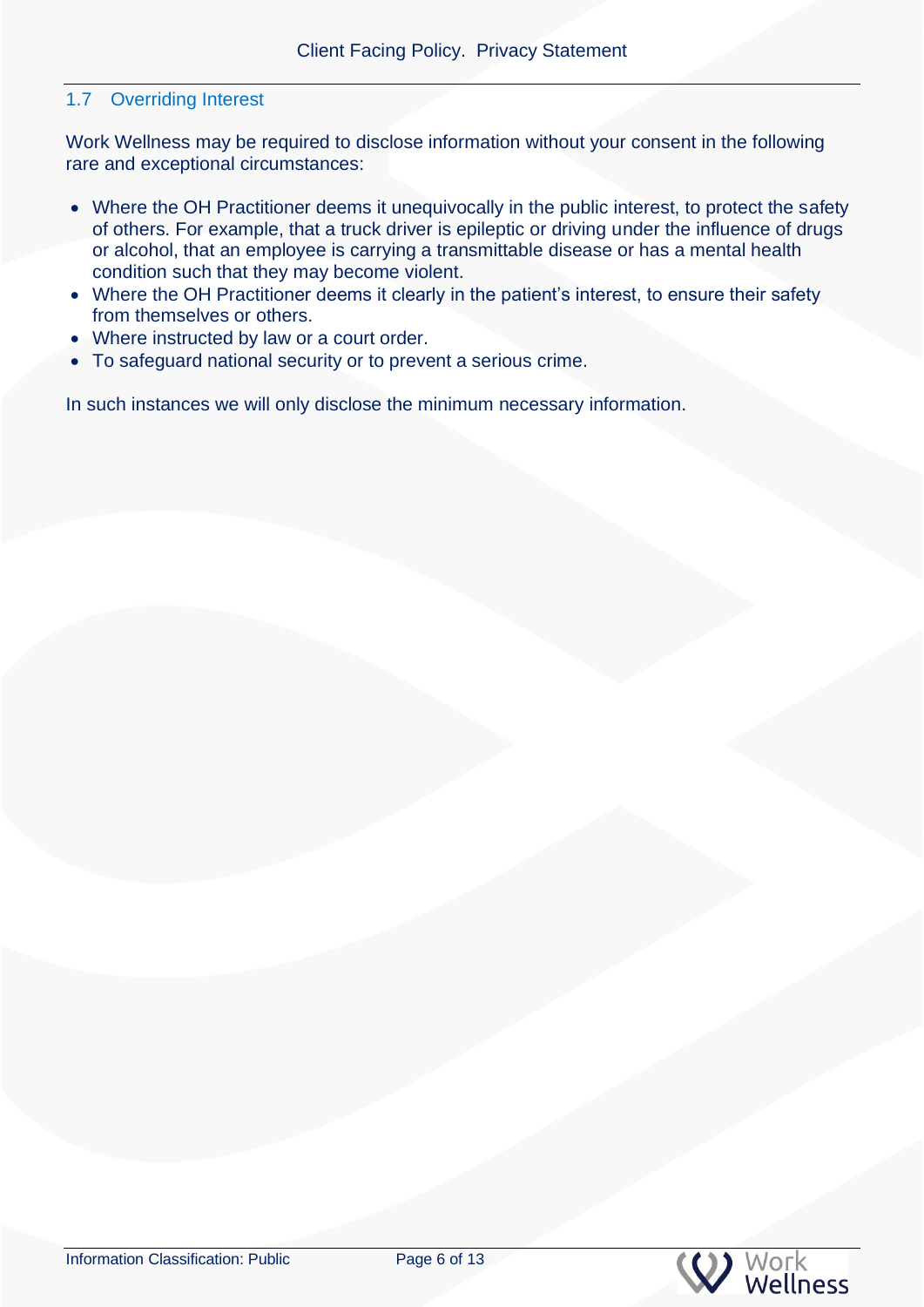## <span id="page-6-0"></span>2 Data Subject Specific Standards

## <span id="page-6-1"></span>2.1 Visitors to the workwellnessuk.co.uk web site

| <b>Process</b>                 |                                               | <b>Details</b>                                                                                                                                                                                                                                                                                      |
|--------------------------------|-----------------------------------------------|-----------------------------------------------------------------------------------------------------------------------------------------------------------------------------------------------------------------------------------------------------------------------------------------------------|
| Data type                      | <b>PID</b>                                    | IP addresses.                                                                                                                                                                                                                                                                                       |
|                                | <b>SCD</b>                                    | None.                                                                                                                                                                                                                                                                                               |
| Retention                      | Period                                        | 1 year.                                                                                                                                                                                                                                                                                             |
| <b>Disclosure</b><br>& Purpose | Officers of<br><b>Work</b><br><b>Wellness</b> | • Work Wellness does not process Cookies.<br>• IP addresses are processed by 3 <sup>rd</sup> parties to provide Work<br>Wellness with site usage statistics aggregated across many<br>users (e.g., which pages were viewed and for how long) to<br>identify potential web site design enhancements. |

## <span id="page-6-2"></span>2.2 Enquirers

"Contact us" requests for further information about Work Wellness and its services.

| <b>Process</b>                 |                                        | <b>Details</b>                                                                                                     |
|--------------------------------|----------------------------------------|--------------------------------------------------------------------------------------------------------------------|
| Data type                      | <b>PID</b>                             | Name, job title, company, address, email address, phone number.                                                    |
|                                | <b>SCD</b>                             | None.                                                                                                              |
| Retention                      | Period                                 | 1 year.                                                                                                            |
| <b>Disclosure</b><br>& purpose | Officers of<br><b>Work</b><br>Wellness | • Verify identity and ensure data is only disclosed with consent.<br>• To fulfil requests for further information. |

### <span id="page-6-3"></span>2.3 Recipients of Work Wellness services

<span id="page-6-4"></span>A clinical record will be created when you receive a Work Wellness Occupational Health or Wellness assessment. A clinical record is defined as a record consisting of PII and SCD. The record may be in a computerised form or in a paper form or a combination of both.

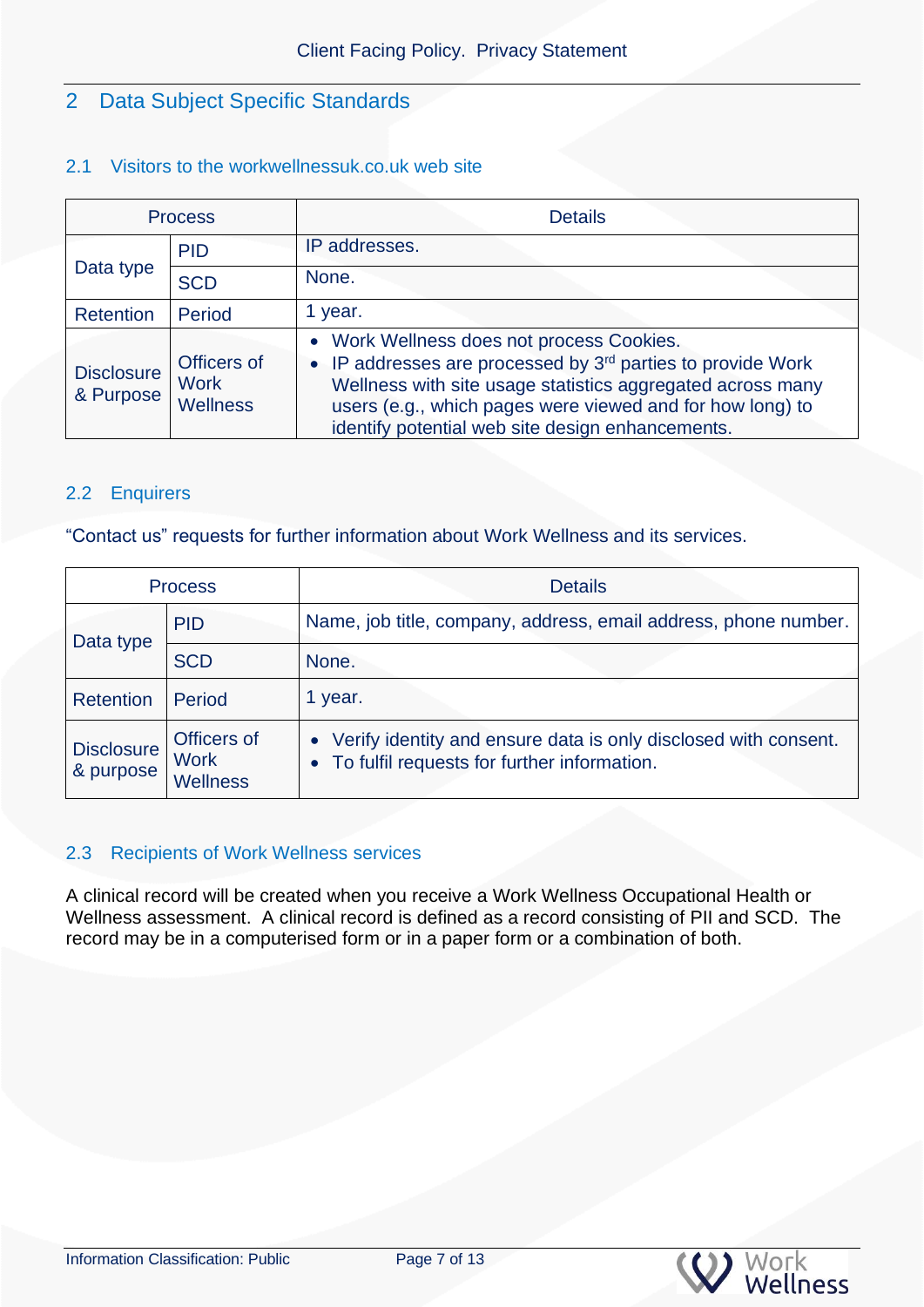### 2.4 Wellness Assessments

Wellness Assessments help educate and promote your physical and mental wellness. They are provided at the discretion of your employer, as an employee benefit, and attendance is at your discretion. The results of Wellness Assessments are not normally shared with your employer.

<span id="page-7-0"></span>

| <b>Process</b>                 |                                               | <b>Details</b>                                                                                                                                                                                                                                                                                                                                                                      |
|--------------------------------|-----------------------------------------------|-------------------------------------------------------------------------------------------------------------------------------------------------------------------------------------------------------------------------------------------------------------------------------------------------------------------------------------------------------------------------------------|
| Data Type                      | <b>PID</b>                                    | Name, Date of Birth, Postcode.                                                                                                                                                                                                                                                                                                                                                      |
|                                | <b>SCD</b>                                    | Declared by you. Smoking habit, alcohol consumption,<br>$\bullet$<br>physical activity level, family medical history, mood.<br>Clinically measured. Blood pressure, cholesterol, height,<br>$\bullet$<br>weight, waist.                                                                                                                                                             |
| <b>Retention</b>               | Period                                        | Whichever occurs sooner:<br>3 complete calendar years since last assessment which is the<br>$\bullet$<br>reasonable maximum time period between re-assessments.<br>Termination of contract with employer to provide the service to<br>$\bullet$<br>its employees.                                                                                                                   |
|                                | Officers of<br><b>Work</b><br><b>Wellness</b> | Verify identity and ensure data is only disclosed with consent.<br>$\bullet$<br>Search for and retrieve previous health check results for<br>comparison.<br>Calculate risks to health.<br>$\bullet$<br>Issue invitation to health risk re-assessment.                                                                                                                               |
| <b>Disclosure</b><br>& purpose | General<br>Practitioner                       | Verify identity and reason for GP referral. Work Wellness only<br>$\bullet$<br>refer to GP:<br>When, in the opinion of the Work Wellness Practitioner and<br>$\circ$<br>/ or medical guidelines, the health condition requires it, and<br>With the data subject's consent.<br>$\circ$                                                                                               |
|                                | Employer                                      | Non-attendance at an accepted scheduled assessment.<br>$\bullet$<br>Statistical reports where PID and SCD is rendered non-<br>$\bullet$<br>personally identifiable and is lost within the averages, totals<br>and trends calculated across a population of at least 10 data<br>subjects.<br>PID and SCD would only be disclosed to your employer with<br>$\bullet$<br>your consent. |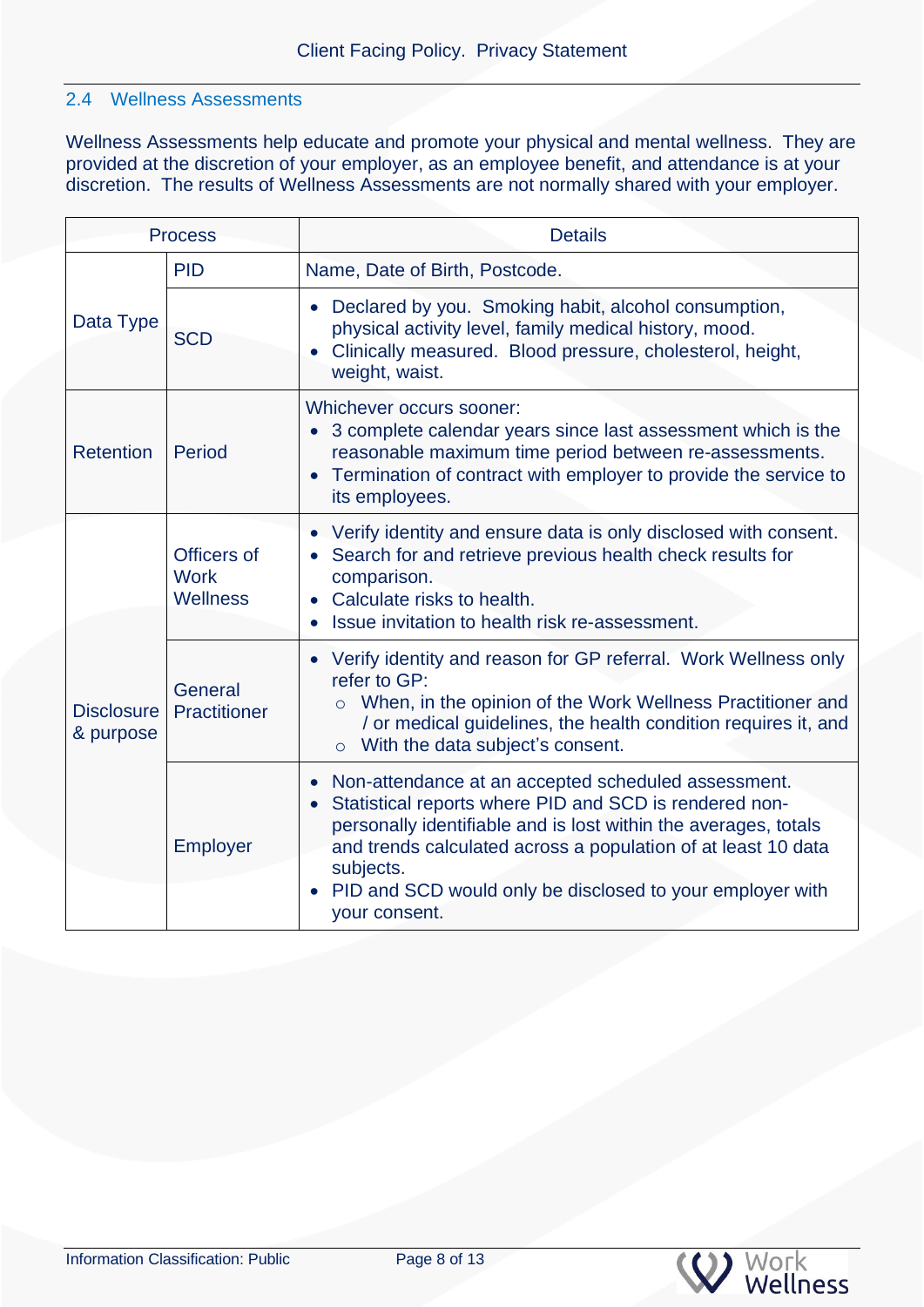### 2.5 Occupational Health Assessments

Occupational Health Assessments are performed at your employer's request in order to:

- Assess whether any health condition (physical or mental) affects your capability to do the job.
- Identify any adjustments to help you do your job and to minimise any risk of aggravating the condition.

Occupational Health Assessments include:

- New Starter Health Assessments.
- Management Referrals.
- Workstation Assessments.
- Individual Stress Risk Assessments.
- New and Expectant Mother Health Risk Assessments

### The OH Specialist practitioner:

- May request, in advance of the assessment, that you provide copies of letters and reports you have from your GP / treating specialist about the health condition(s) which may be affecting your capability in your job and for which adjustments may be required. Such documents might describe; a diagnosis, functional or mental impairments, recommended or prescribed treatments and prognosis for recovery.
- Will normally take notes during the assessment.
- May, with your consent, record the assessment.

Work Wellness may need to request additional information from other medical specialists in order to provide a reliable assessment including:

- A specialist examination or assessment carried out with your consent.
- A medical report from your GP or treating specialist which Work Wellness would commission with your consent.

Such information is normally required

- As a reference source for the compilation of an Assessment Report.
- As evidence for consideration by Employment Tribunals.

Following the assessment, a Report is sent to your employer. The Report will normally include:

- Answers to the questions posed by your employer on the Referral Form.
- Recommendations for adjustments which your employer might make to your working environment and equipment.
- Details of any health issue(s) and treatment which are likely to assist your employer in actioning the recommendations in the Report.

Information disclosure between Work Wellness, GPs or treating specialists and your employer complies with the Data Protection Act 2018 and the Access to Medical Reports Act 1988. Compliance includes:

- Obtaining your explicit consent to disclosure prior to doing so.
- Giving you the right to withhold consent should you so wish.
- Giving you the right to correct factually inaccurate information or to request deletion of confidential information.

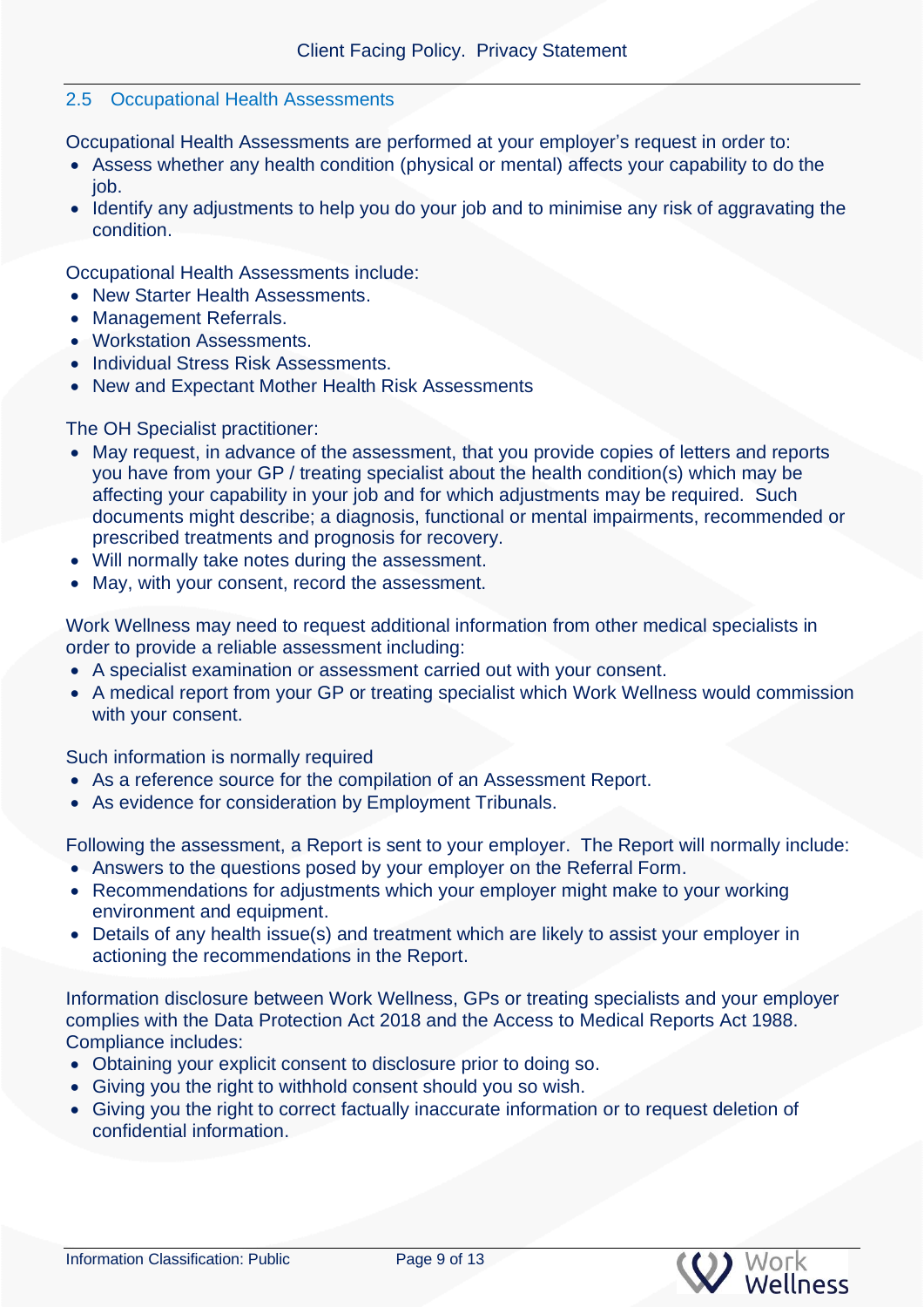| <b>Process</b>                 |                                               | <b>Details</b>                                                                                                                                                                                                                                                                                                                                                                                                                                                                                                                                                                                                                                                                                        |
|--------------------------------|-----------------------------------------------|-------------------------------------------------------------------------------------------------------------------------------------------------------------------------------------------------------------------------------------------------------------------------------------------------------------------------------------------------------------------------------------------------------------------------------------------------------------------------------------------------------------------------------------------------------------------------------------------------------------------------------------------------------------------------------------------------------|
| Data Type                      | <b>PID</b>                                    | Name, Date of Birth, Postal Address, email address. Mobile<br>telephone Number.                                                                                                                                                                                                                                                                                                                                                                                                                                                                                                                                                                                                                       |
|                                | <b>SCD</b>                                    | Medical conditions or functional limitations declared by you or<br>observed by the Occupational Health Specialist Practitioner.                                                                                                                                                                                                                                                                                                                                                                                                                                                                                                                                                                       |
| <b>Retention</b>               | Period                                        | Whichever occurs soonest:<br>6 complete calendar years following last assessment date or<br>leaving the employment of the company.<br>Your 75 <sup>th</sup> Birthday.<br>New Starter Health Assessment where you are not<br>subsequently employed for any reason. 1 year from date of<br>Assessment.<br>For transfer of records from previous Occupational Health<br>$\bullet$<br>provider to Work Wellness; see Appendix A.                                                                                                                                                                                                                                                                          |
|                                | Officers of<br><b>Work</b><br><b>Wellness</b> | Identify and verify you.<br>$\bullet$<br>Assess health conditions and their functional impact upon your<br>capability to do the job.<br>Assess adjustments required to the job.<br>$\bullet$<br>Structure the password to protect the Report.<br>Issue the Report to authorised recipients.                                                                                                                                                                                                                                                                                                                                                                                                           |
| <b>Disclosure</b><br>& purpose | <b>Employer</b>                               | The Report.<br>$\bullet$<br>If you do not consent to disclosure of the Report it will be<br>marked 'Not to be disclosed to employer' and your employer<br>will be informed.                                                                                                                                                                                                                                                                                                                                                                                                                                                                                                                           |
|                                | 3 <sup>rd</sup> parties                       | When Work Wellness commences the provision of<br>$\bullet$<br>occupational health services, historical records held by the<br>previous occupational health provider are transferred to us,<br>they will not be disclosed to your employer.<br>During the time that Work Wellness provides an occupational<br>$\bullet$<br>health service we will add our records to your occupational<br>health record maintained by Work Wellness.<br>If Work Wellness ceases the provision of occupational health<br>$\bullet$<br>services, then your occupational health record will be<br>transferred to your new occupational health provider. Work<br>Wellness will record the fact of transfer and then delete |

<span id="page-9-0"></span>W Work<br>W Wellness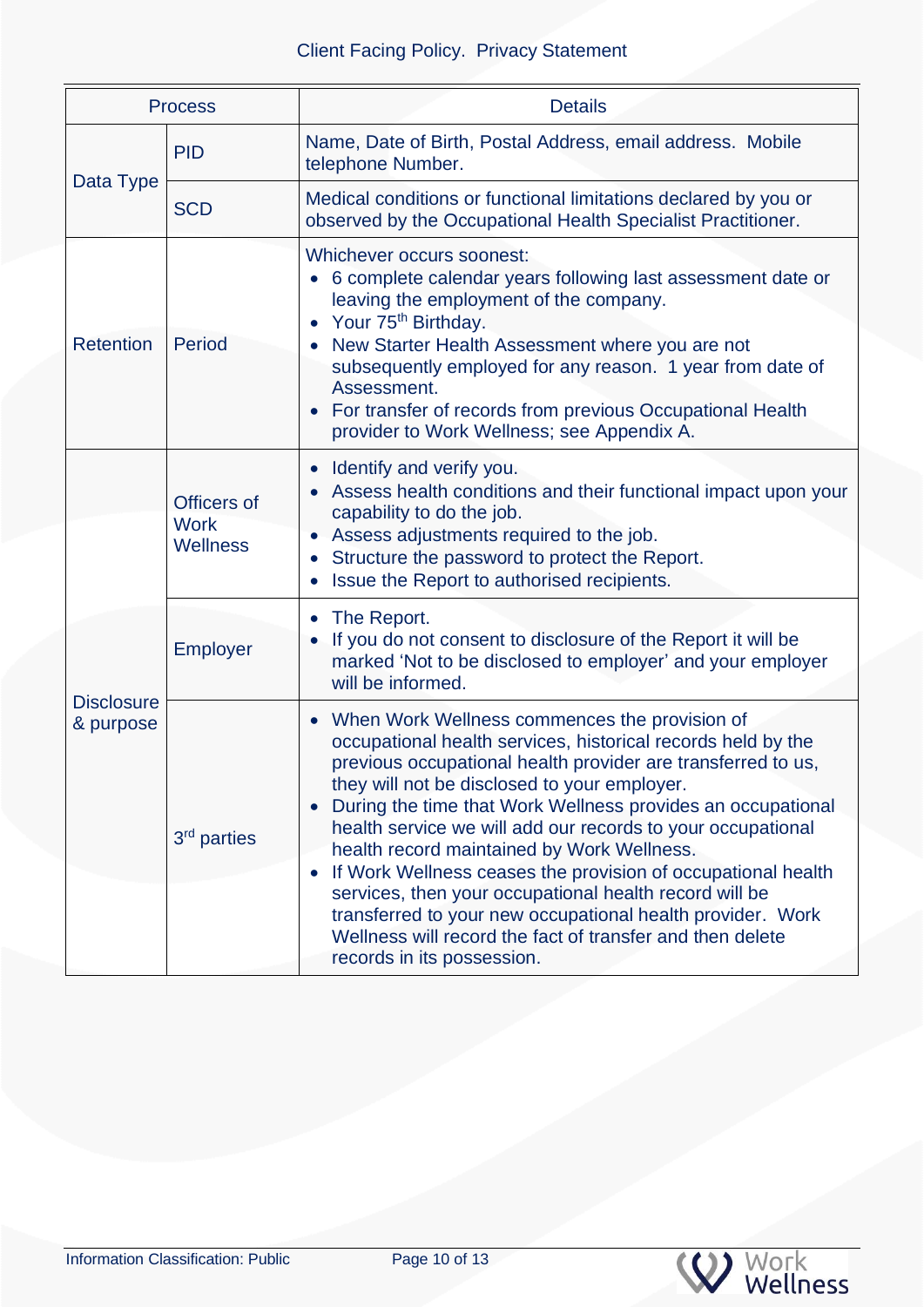## 2.6 Training courses and workshops

| <b>Process</b>                 |                                               | <b>Details</b>                                                                                                                                                                                               |
|--------------------------------|-----------------------------------------------|--------------------------------------------------------------------------------------------------------------------------------------------------------------------------------------------------------------|
| Data Type                      | <b>PID</b>                                    | Name, email address, phone number, employer, course name,<br>date of attendance.                                                                                                                             |
|                                | <b>SCD</b>                                    | Assessment (pass / fail).                                                                                                                                                                                    |
| <b>Retention</b>               | Retention<br>period                           | Whichever occurs sooner:<br>3 complete calendar years following assessment (First Aider<br>$\bullet$<br>certification lasts for 3 years).<br>• Termination of contract with employer to provide the service. |
| <b>Disclosure</b><br>& purpose | Officers of<br><b>Work</b><br><b>Wellness</b> | Register attendance, issue certificates.<br>$\bullet$<br>Email you with a link to provide feedback about your service<br>experience.<br>Certification expiry reminder.                                       |
|                                | <b>Employer</b>                               | Confirm attendance and assessment result.                                                                                                                                                                    |

## <span id="page-10-0"></span>2.7 Clients of Work Wellness

A client is the company or employer with whom Work Wellness is contracted to provide the services.

<span id="page-10-1"></span>

| <b>Process</b>                 |                                               | <b>Details</b>                                                                      |
|--------------------------------|-----------------------------------------------|-------------------------------------------------------------------------------------|
| Data Type                      | <b>PID</b>                                    | Name, Job Title, Company Name and Address.                                          |
|                                | <b>SCD</b>                                    | None.                                                                               |
| <b>Retention</b>               | <b>Retention</b><br>period                    | 6 years from the end of the last company financial year to which<br>they relate.    |
| <b>Disclosure</b><br>& purpose | Officers of<br><b>Work</b><br><b>Wellness</b> | Contract for operation of services. Operation of services. Invoice<br>for services. |
|                                | Government<br><b>Agencies</b>                 | Where disclosure is required by law.                                                |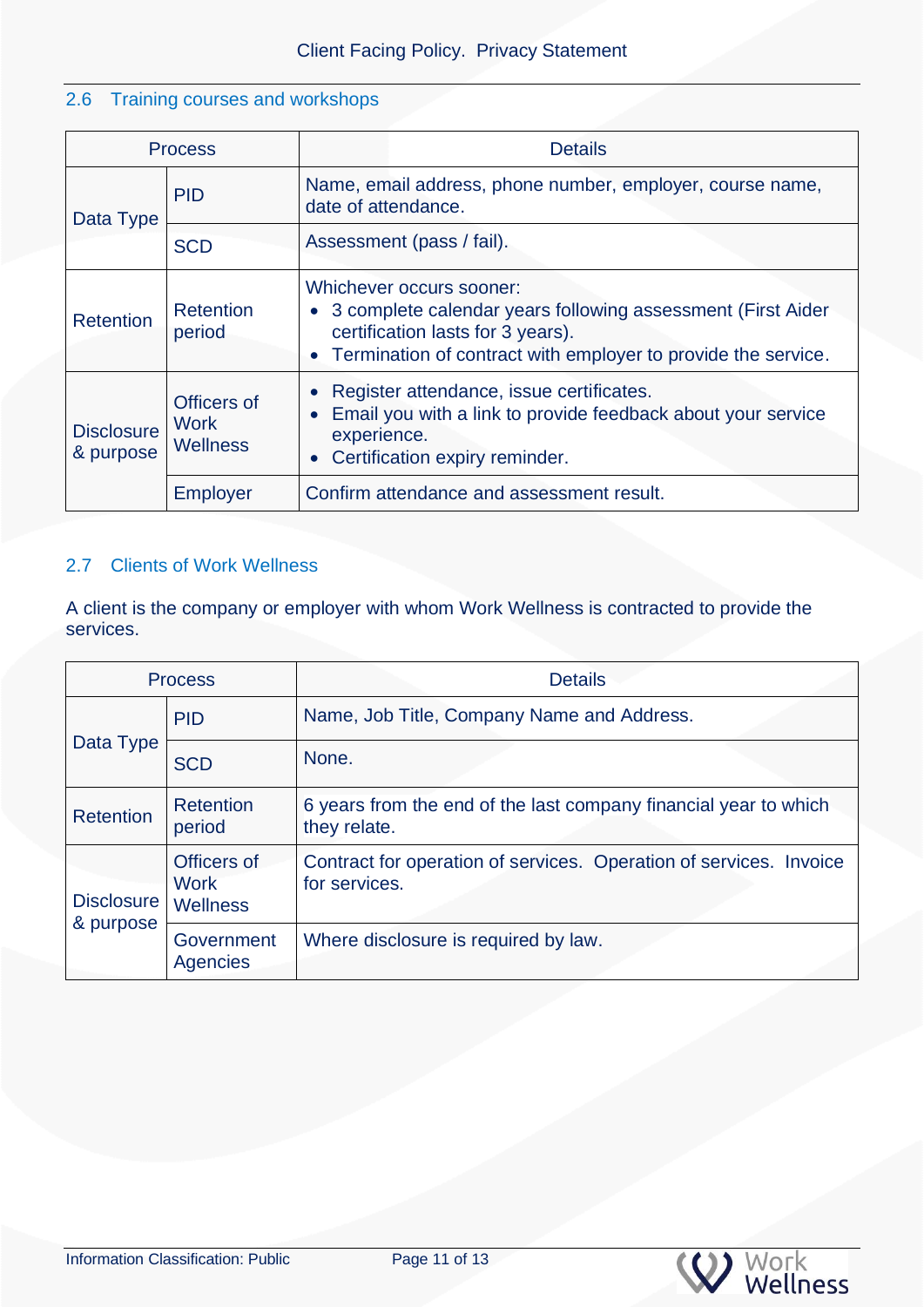## 2.8 Suppliers and sub-contractors to Work Wellness.

| <b>Process</b>                 |                                               | <b>Details</b>                                                                                         |
|--------------------------------|-----------------------------------------------|--------------------------------------------------------------------------------------------------------|
|                                | <b>PID</b>                                    | Name, Job Title, Company Name and Address, Bank Details.                                               |
| Data Type                      | <b>SCD</b>                                    | None.                                                                                                  |
| <b>Retention</b>               | <b>Retention</b><br>period                    | 6 years from the end of the last company financial year to which<br>they relate.                       |
| <b>Disclosure</b><br>& purpose | Officers of<br><b>Work</b><br><b>Wellness</b> | Contract for operation of services. Operation of services.<br>Payment for services. Issue of receipts. |
|                                | Government<br><b>Agencies</b>                 | Where disclosure is required by law.                                                                   |